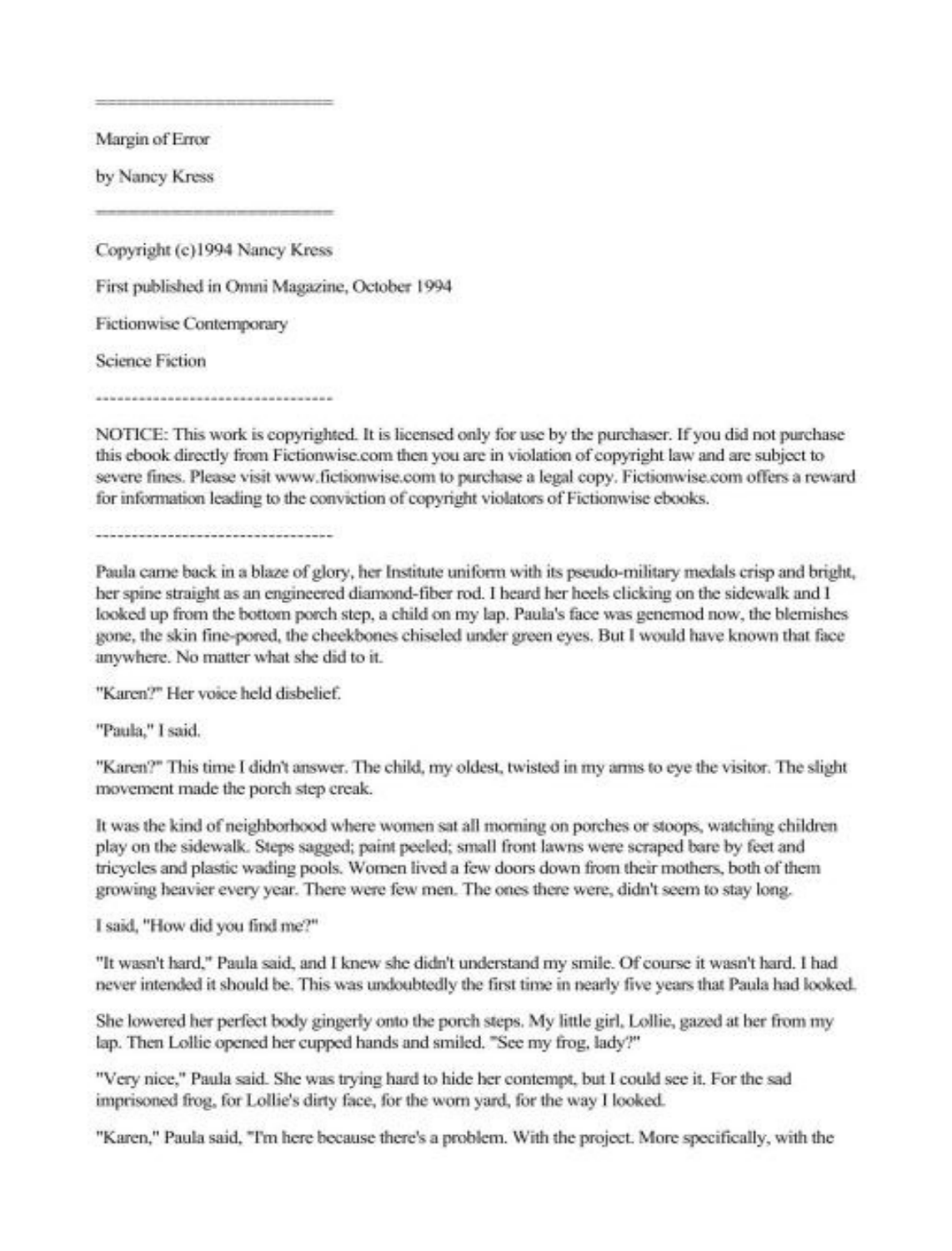Margin of Error by Nancy Kress

=========================<br>=

=========================<br>= Copyright (c)1994 Nancy Kress First published in Omni Magazine, October 1994 Fictionwise Contemporary Science Fiction

--------------------------------NOTICE: This work is copyrighted. It is licensed only for use by the purchaser. If you did not purchase this ebook directly from Fictionwise.com then you are in violation of copyright law and are subject to severe fines. Please visit www.fictionwise.com to purchase a legal copy. Fictionwise.com offers a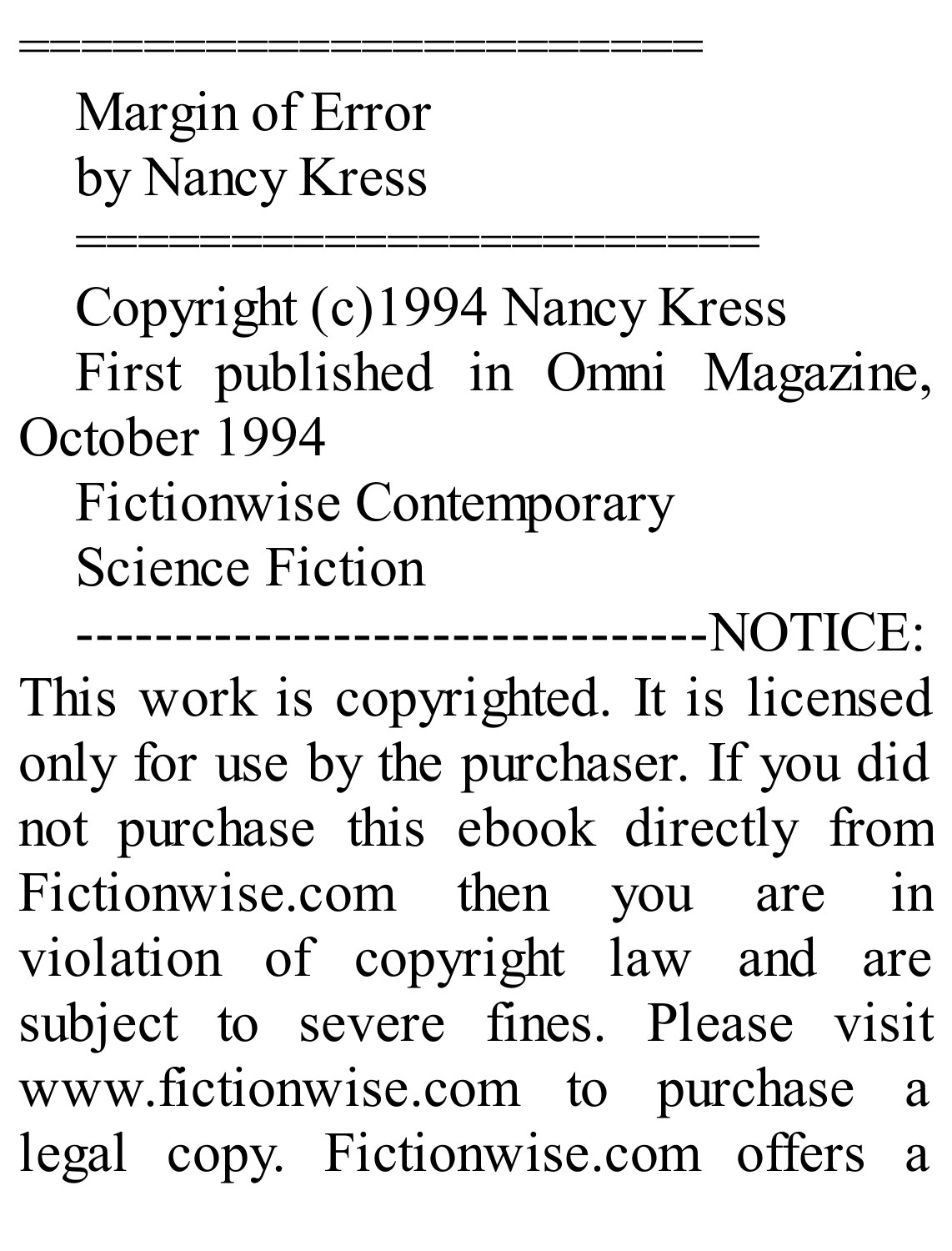reward for information leading to the conviction of copyright violators of Fictionwise ebooks.

--------------------------------Paula came back in a blaze of glory, her Institute uniform with its pseudo-military medals crisp and bright, her spine straight as an engineered diamond-fiber rod. I heard her heels clicking on the sidewalk and I looked up from the bottom porch step, a child on my lap. Paula's face was genemod now, the blemishes gone, the skin fine-pored, the cheekbones chiseled under green eyes. But I would have known that face anywhere. No matter what she did to it. "Karen?" Her voice held disbelief.

"Paula," I said.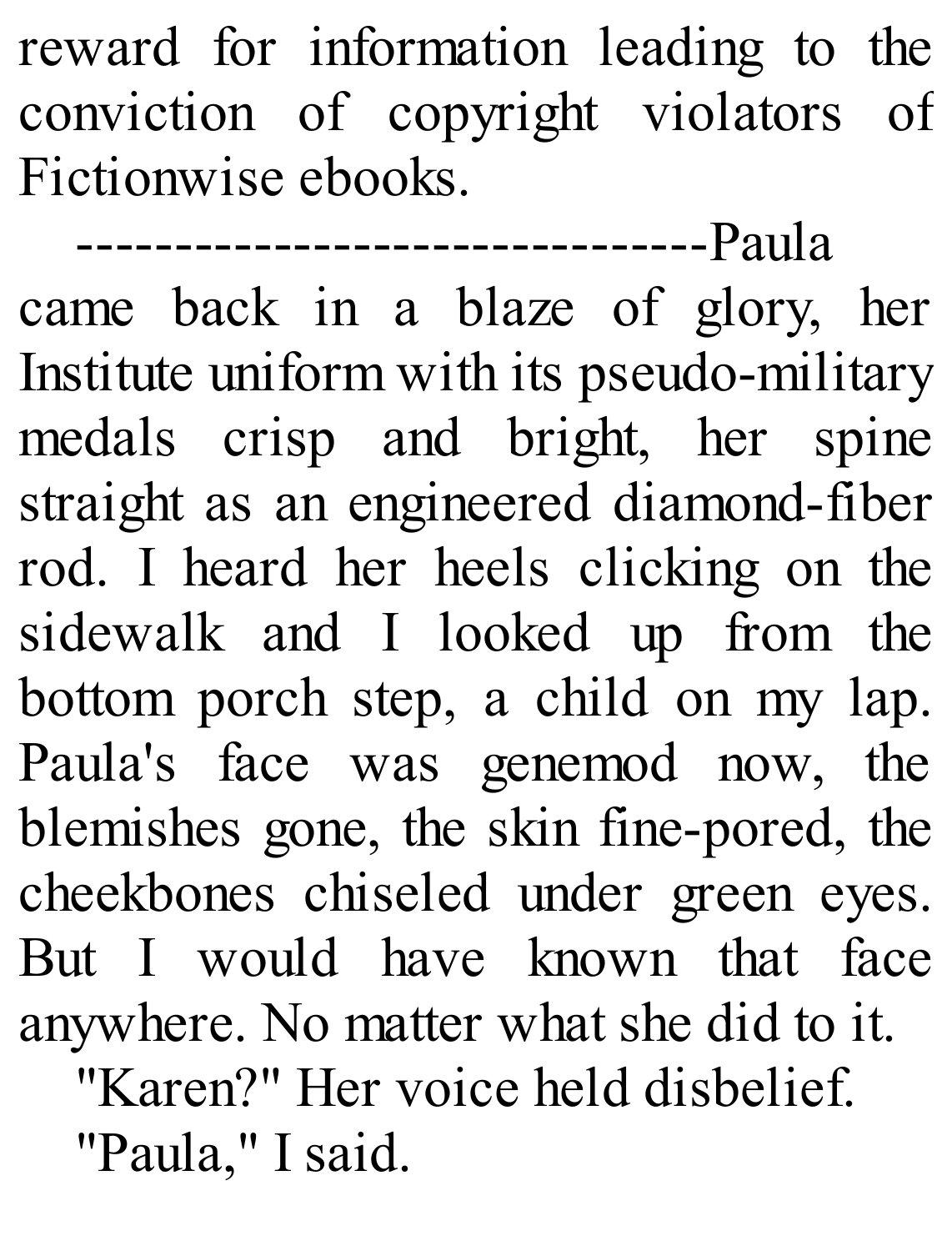"Karen?" This time I didn't answer. The child, my oldest, twisted in my arms to eye the visitor. The slight movement made the porch step creak.

It was the kind of neighborhood where women sat all morning on porches or stoops, watching children play on the sidewalk. Steps sagged; paint peeled; small front lawns were scraped bare by feet and tricycles and plastic wading pools. Women lived a few doors down from their mothers, both of them growing heavier every year. There were few men. The ones there were, didn't seem to stay long. I said, "How did you find me?"

"It wasn't hard," Paula said, and I knew she didn't understand my smile. Of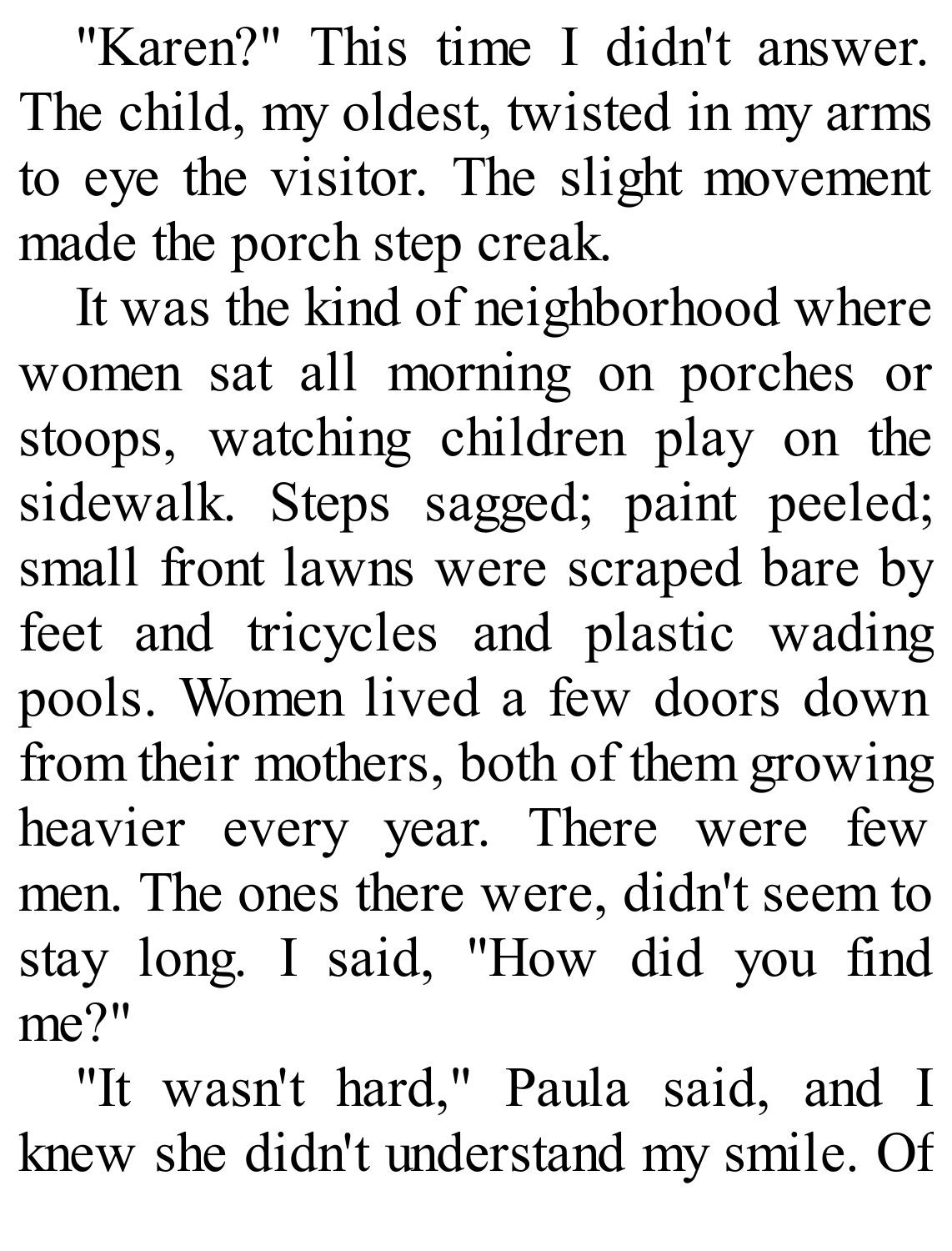course it wasn't hard. I had never intended it should be. This was undoubtedly the first time in nearly five years that Paula had looked. She lowered her perfect body gingerly onto the porch steps. My little girl, Lollie, gazed at her from my lap. Then Lollie opened her cupped hands and smiled. "See my frog, lady?"

"Very nice," Paula said. She was trying hard to hide her contempt, but I could see it. For the sad imprisoned frog, for Lollie's dirty face, for the worn yard, for the way I looked.

"Karen," Paula said, "I'm here because there's a problem. With the project. More specifically, with the initial formulas, we think. With portion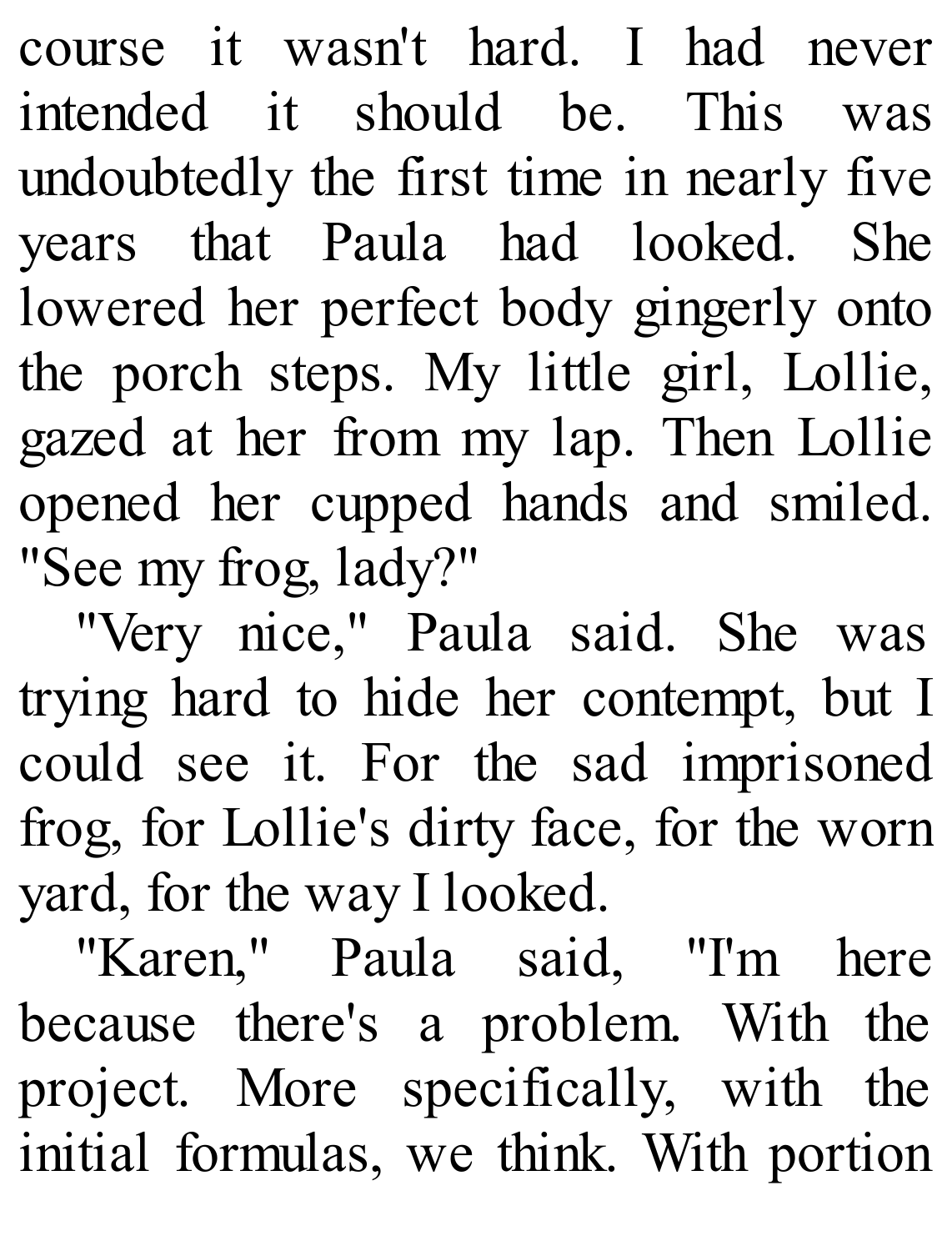of the nanoassembler code from five years ago, when you were...still with us."

"A problem," I repeated. Inside the house, a baby wailed. "Just a minute." I set Lollie down and went inside. Lori cried in her crib. Her diaper reeked. I put a pacifier in her mouth and cradled her in my left arm. With the right arm I scooped Timmy from his crib. When he didn't wake, I jostled him a little. I carried both babies back to the porch, deposited Timmy in the portacrib, and sat down next to Paula.

"Lollie, go get me a diaper, honey. And wipes. You can carry your frog inside to get them." Lollie went; she's a sweet-natured kid. Paula stared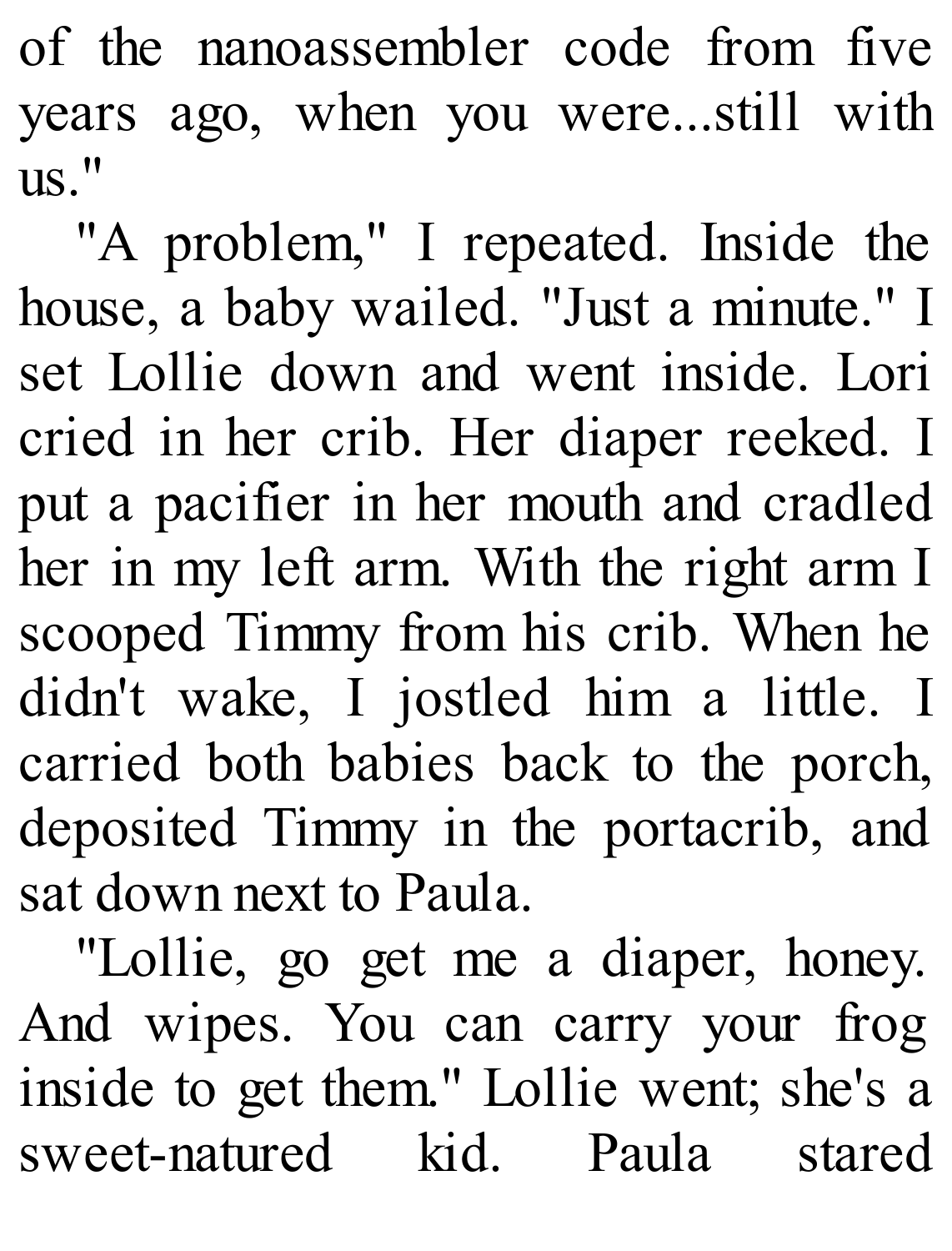incredulously at the twins. I unwrapped Lori's diaper and Paula grimaced and slid farther away.

"Karen --are you listening to me? This is important!"

"I'm listening."

"The nanocomputer instructions are off, somehow. The major results check out, obviously --" Obviously. The media had spent five years exclaiming over the major results.

" --but there are some odd foldings in the proteins of the twelfth-generation nano-assemblers." Twelfth generation. The nanocomputer attached to each assembler replicates itself every six months. That was one of the project's checks and balances on the margin of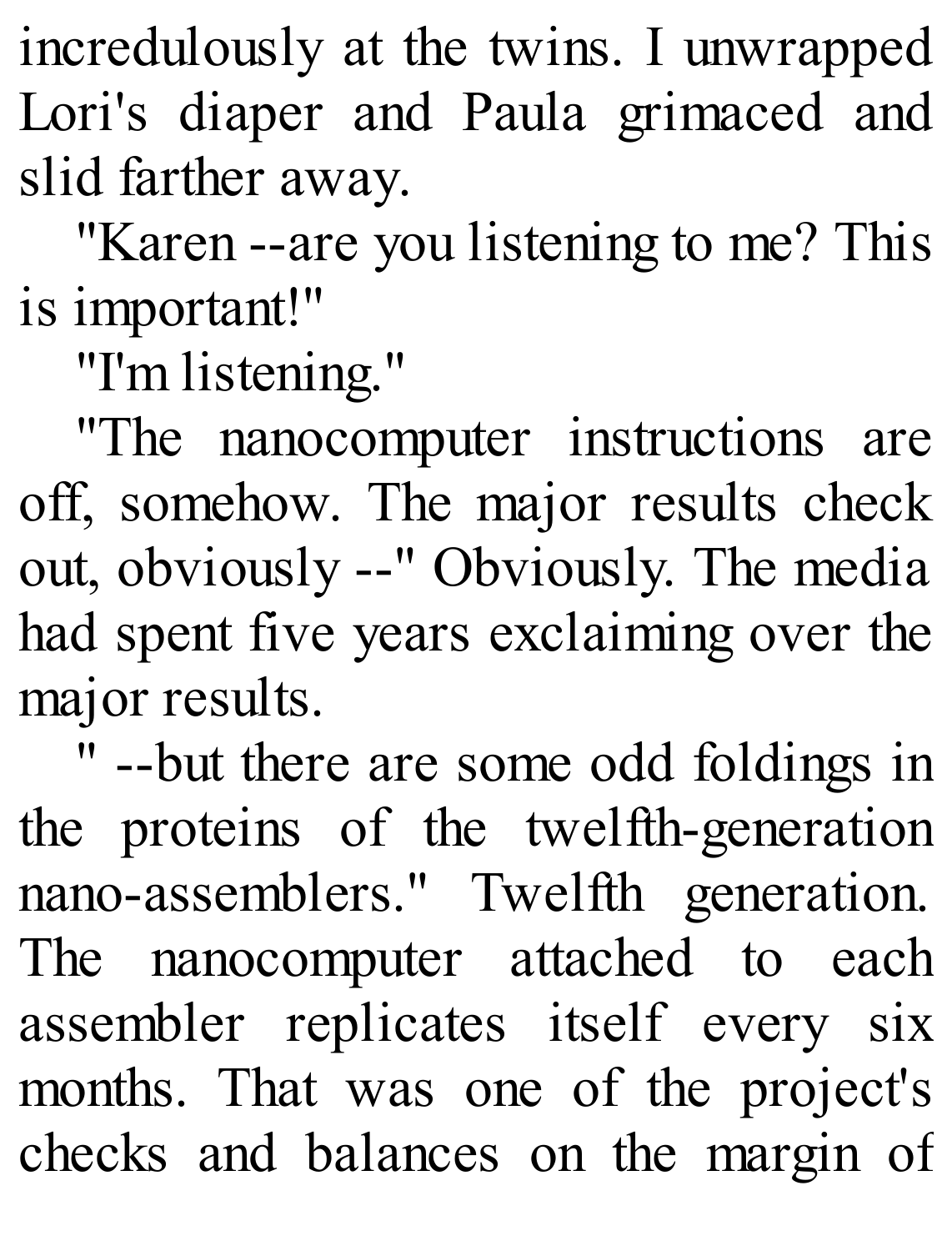error. It had been five and a half years. Twelfth generation was about right.

"Also," Paula continued, and I heard the strain in her voice, "there are some unforeseen macro-level developments. We're not sure yet that they're tied to the nanocomputer protein folds. There might not be any connection. What we're trying to do now is cover all the variables."

"You must be working on fairly remote variables if you're reduced to asking me."

"Well, yes, we are. Karen, do you have to do that now?"

"Yes." I scraped the shit off Lori with one edge of the soiled diaper. Lollie danced out of the house with a clean one. She sat beside me, whispering to her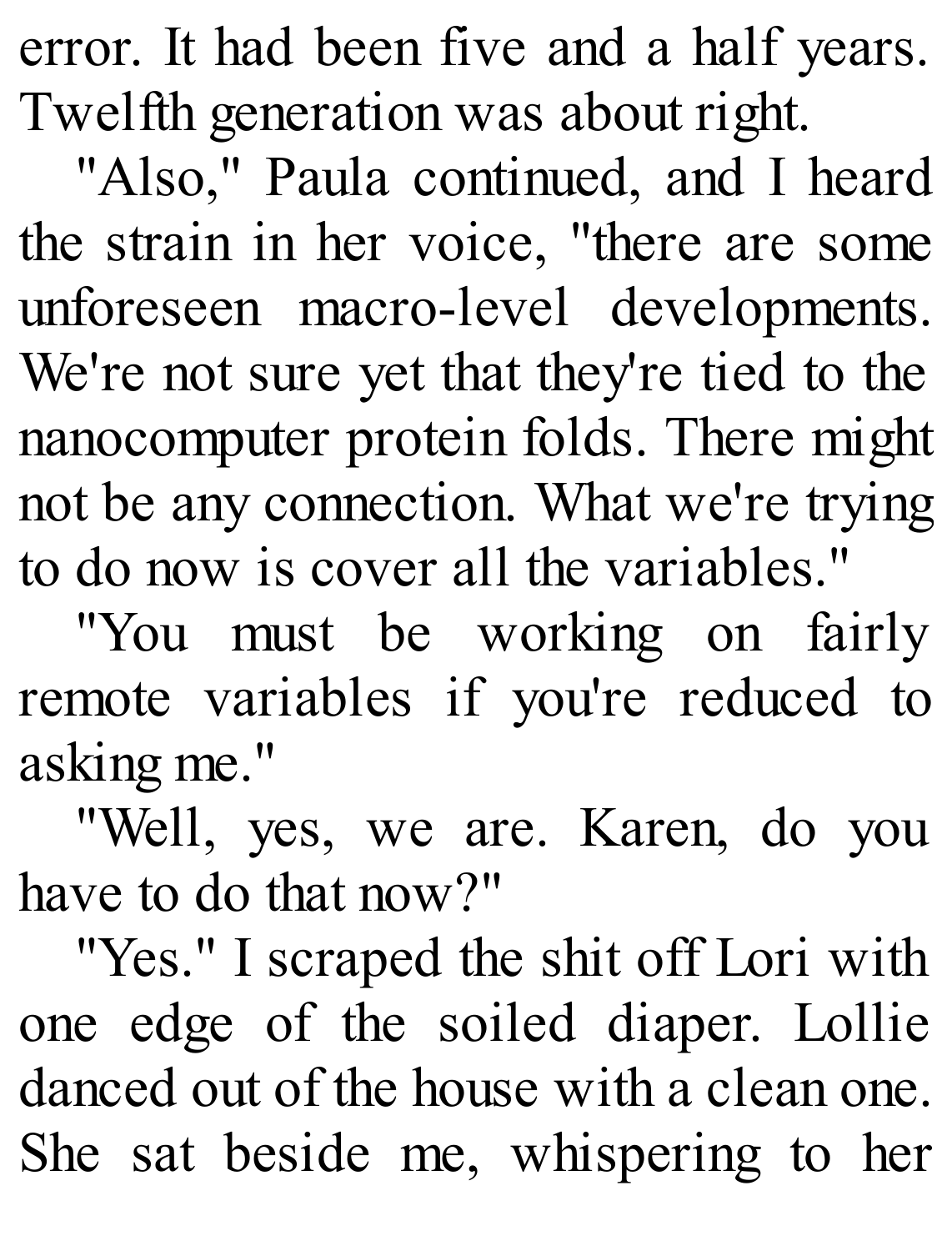frog.

Paula said, "What I need...what the project needs --"

I said, "Do you remember the summer we collected frogs? We were maybe eight and ten. You'd become fascinated reading about that experiment where they threw a frog in boiling water but it jumped out, and then they put a frog in cool water and gradually increased the temperature to boiling until the stupid frog just sat there and died. Remember?" "Karen --"

"I collected sixteen frogs for you, and when I found out what you were going to do with them, I cried and tried to let them go. But you boiled eight of them anyway. The other eight were controls.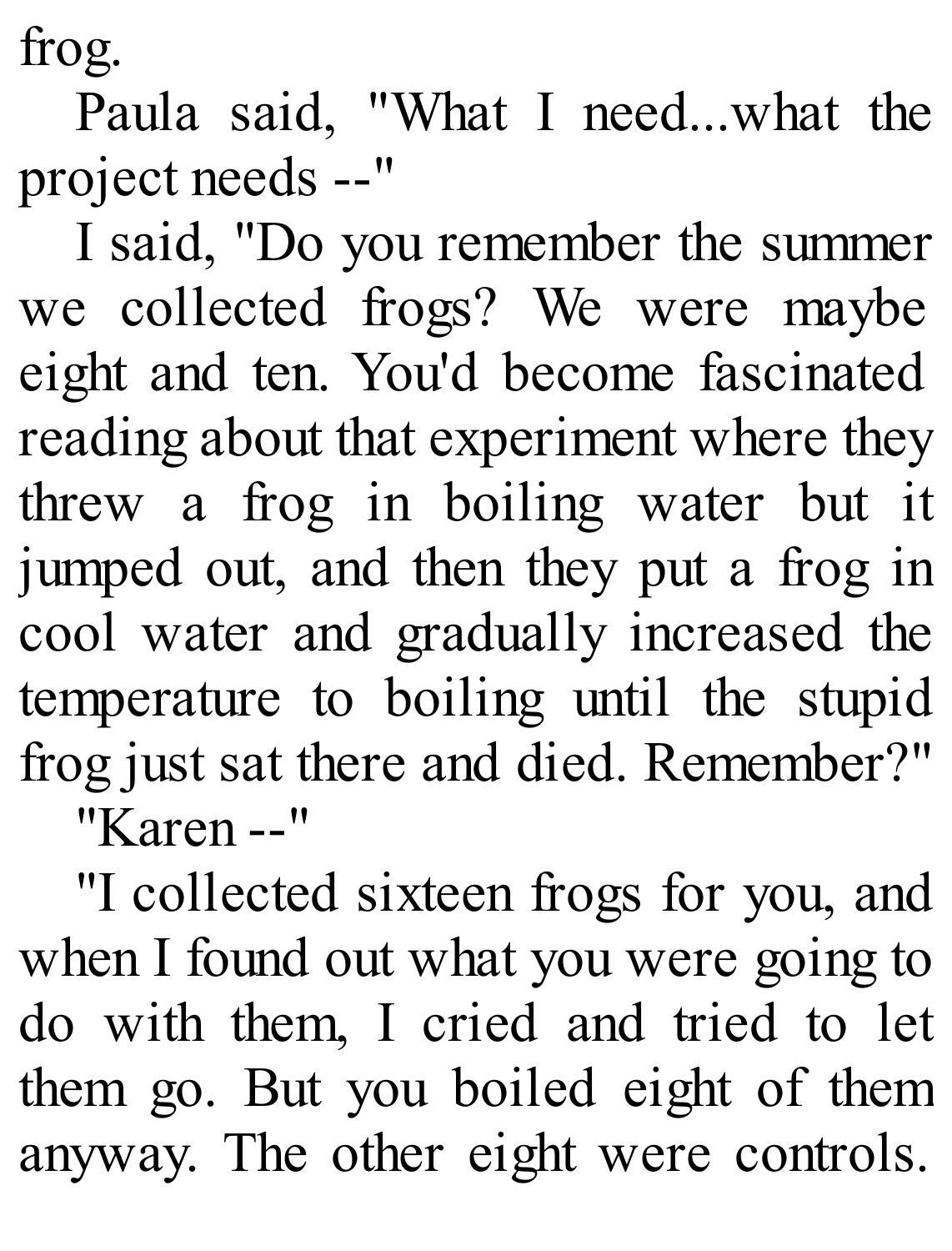I'll give you that

--proper scientific method. To reduce the margin of error, you said."

"Karen --we were just kids..."

I put the clean diaper on Lori. "Not all kids behave like that. Lollie doesn't. But you wouldn't know that, would you? Nobody in your set has children. You should have had a baby, Paula." She barely hid her shudder. But, then, most of the people we knew felt the same way. She said, "What the project needs is for you to come back and work on the same small area you did originally. Looking for something --anything --you might have missed in the protein-coded instructions to successive generations of nanoassemblers."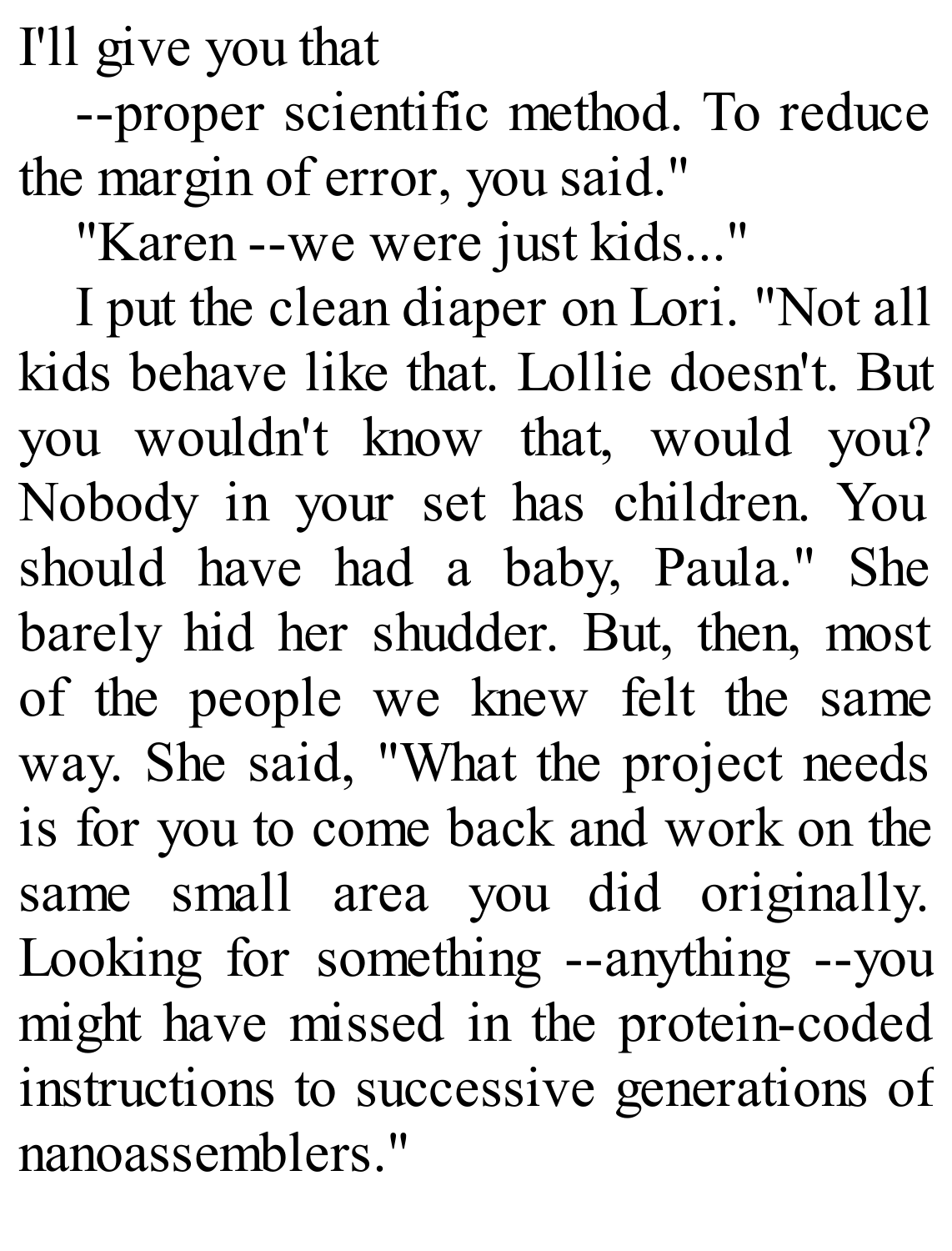"No," I said.

"It's not really a matter of choice. The macrolevel problems --I'll be frank, Karen. It looks like a new form of cancer, one nobody's ever seen. Unregulated replication of some very weird cells."

"So take the cellular nanomachinery out." I crumpled the stinking diaper and set it out of the baby's reach. Closer to Paula.

"You know we can't do that! The project's irreversible!"

"Many things are irreversible," I said. Lori started to fuss. I picked her up, opened my blouse, and gave her the breast. She sucked greedily. Paula glanced away. She has had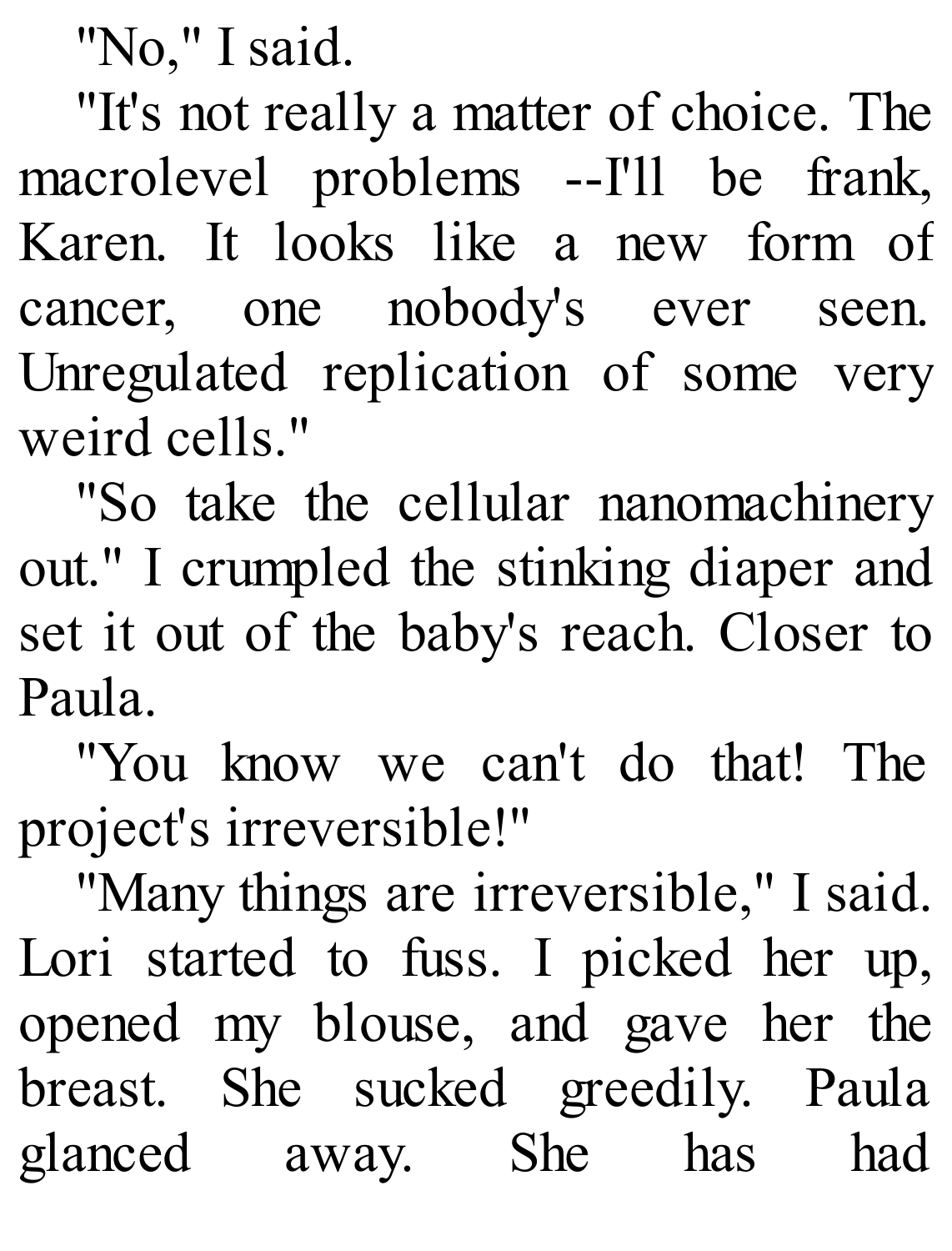nanomachinery in her perfect body, making it perfect, for five years now. Her breasts will never look swollen, blue-veined, sagging.

"Karen, listen --"

"No --you listen," I said quietly. "Eight years ago you convinced Zweigler I was only a minor member of the research team, included only because I was your sister. I've always wondered, by the way, how you did that --were you sleeping with him, too? Seven years ago you got me shunted off into the minor area of the project's effect on female gametes --which nobody cared about because it was already clear there was no way around sterility as a side effect. Nobody thought it was too high a price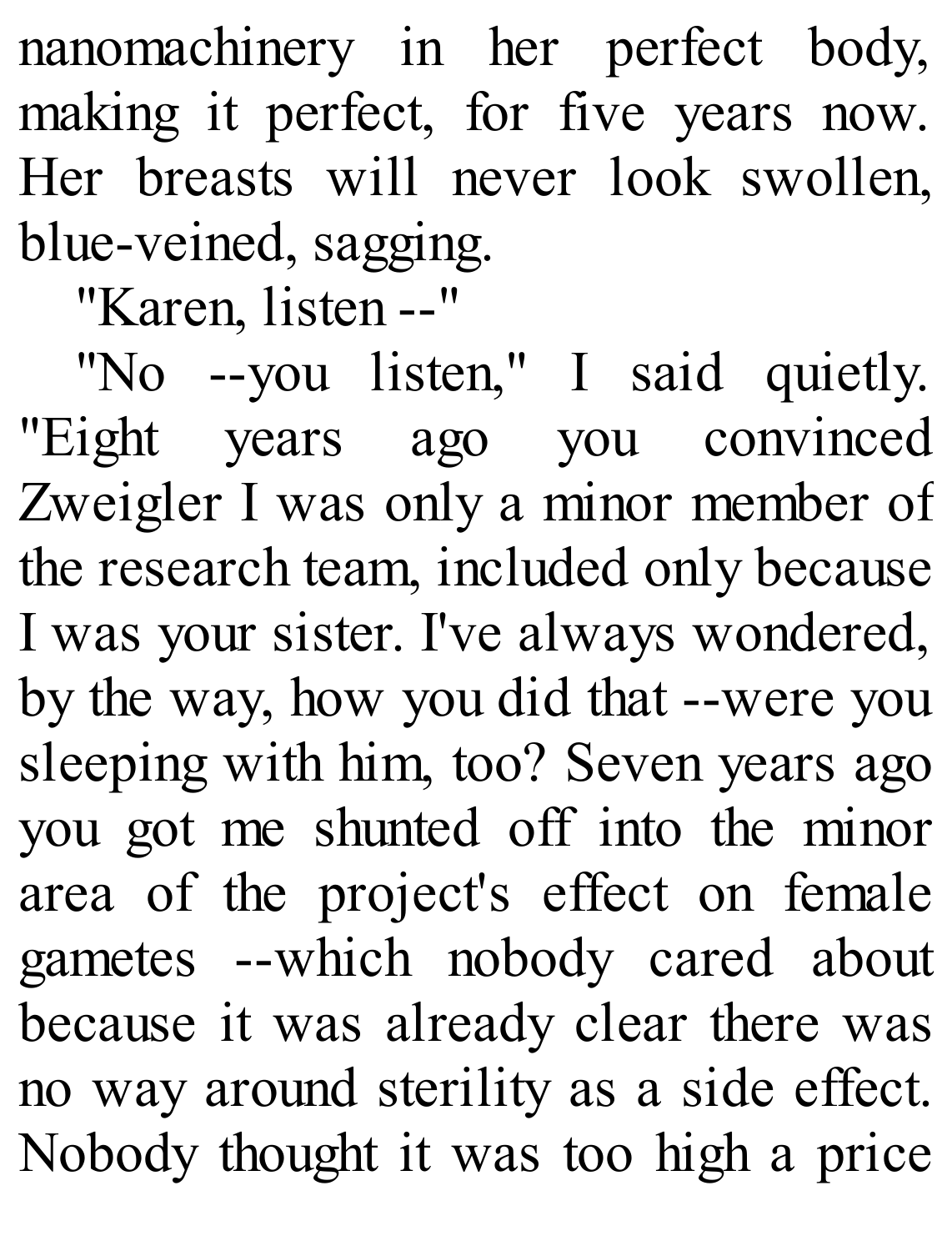for a perfect, self-repairing body, did they? Except me."

Paula didn't answer. Lollie carried her frog to the wading pool and set it carefully in the water. I said, "I didn't mind working on female gametes, even if it was a backwater, even if you got star billing. I was used to it, after all. As kids, you were always the cowboy; I got to be the horse. You were the astronaut, I was the alien you conquered. Remember? One Christmas you used up all the chemicals in your first chemistry set and then stole mine."

"I don't think trivial childhood incidents matter in --"

"Of course you don't. And I never minded. But I did mind when five years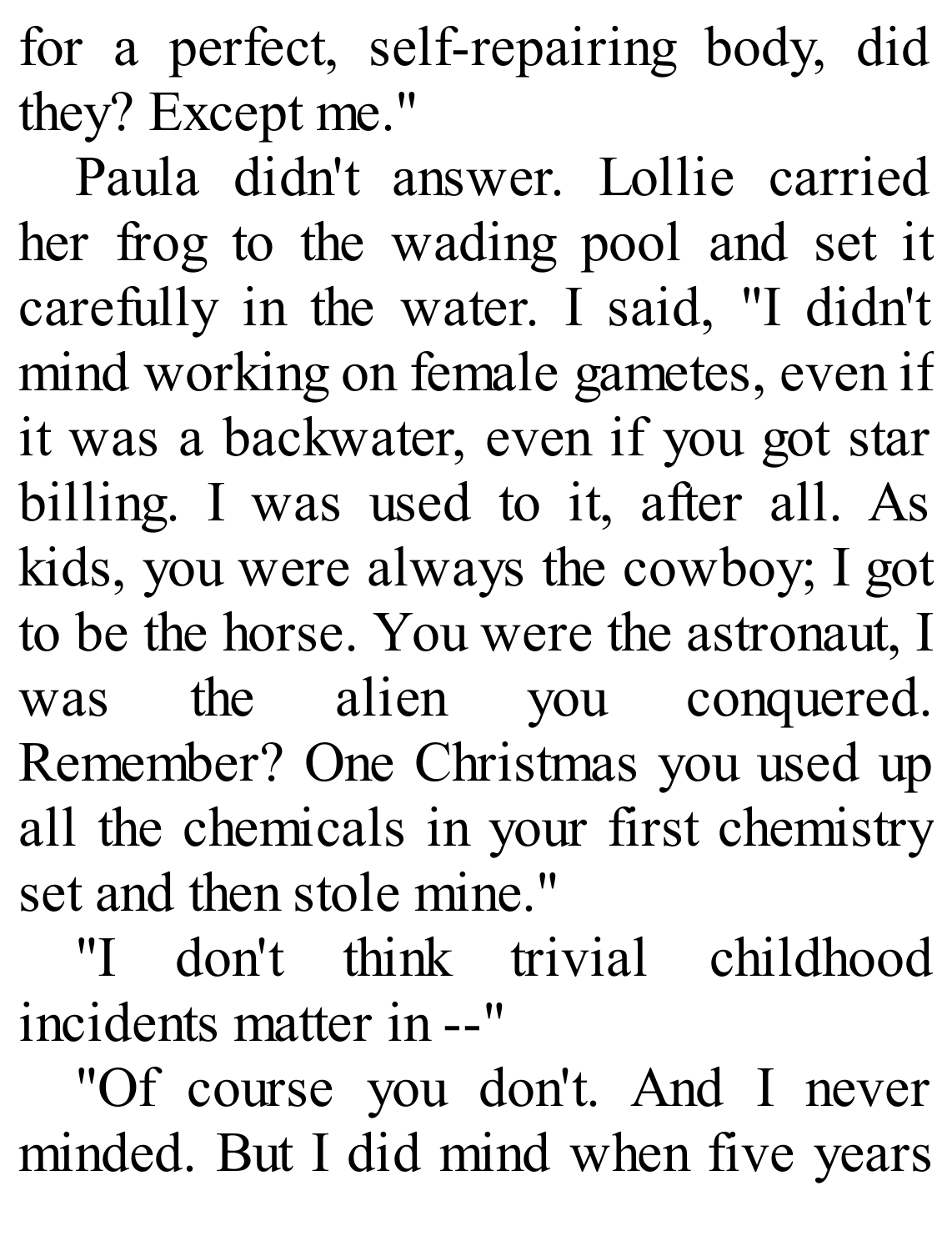ago you made copies of all my notes and presented them as yours, while I was so sick during my pregnancy with Lollie. You claimed my work. Stole it. Just like the chemistry set. And then you eased me off the project."

"What you did was so minor --"

"If it was so minor, why are you here asking for my help now? And why would you imagine for half a second I'd give it to you?"

She stared at me, calculating. I stared back coolly. Paula wasn't used to me cool, I could see that. I'd always been the excitable one. Excitable, flighty, unstable --that's what she'd told Zweigler. A security risk.

Timmy fussed in his portacrib. I stood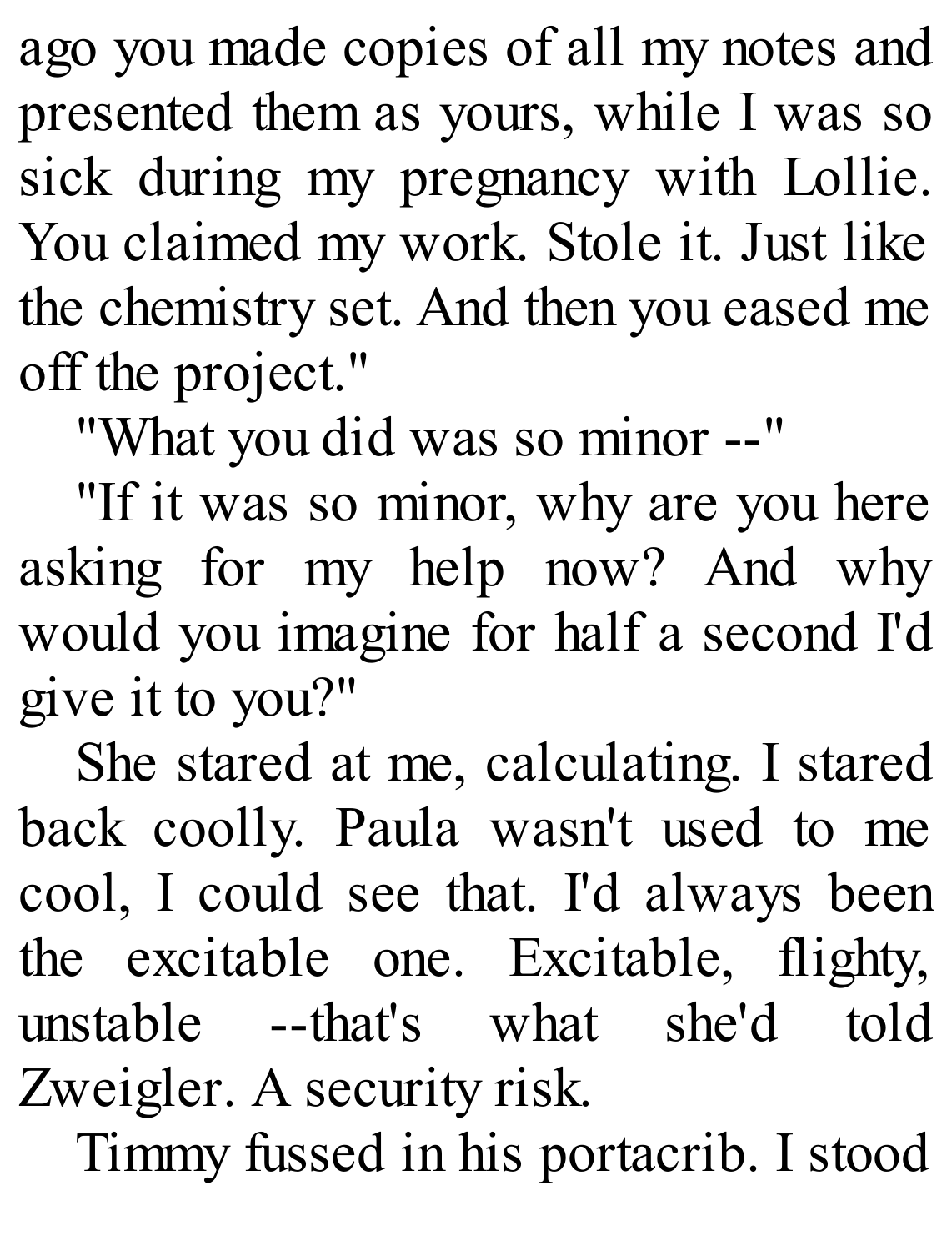up, still nursing Lori, and scooped him up with my free arm. Back on the steps, I juggled Timmy to lie across Lori on my lap, pulled back my blouse, and gave him the other breast. This time Paula didn't permit herself a grimace.

She said, "Karen, what I did was wrong. I know that now. But for the sake of the project, not for me, you have to --"

"You are the project. You have been from the first moment you grabbed the headlines away from Zweigler and the others who gave their life to that work. 'Lovely Young Scientist Injects Self With Perfect-Cell Drug!' 'No Sacrifice Too Great To Circumvent FDA Shortsightedness, Heroic Researcher Declares.'"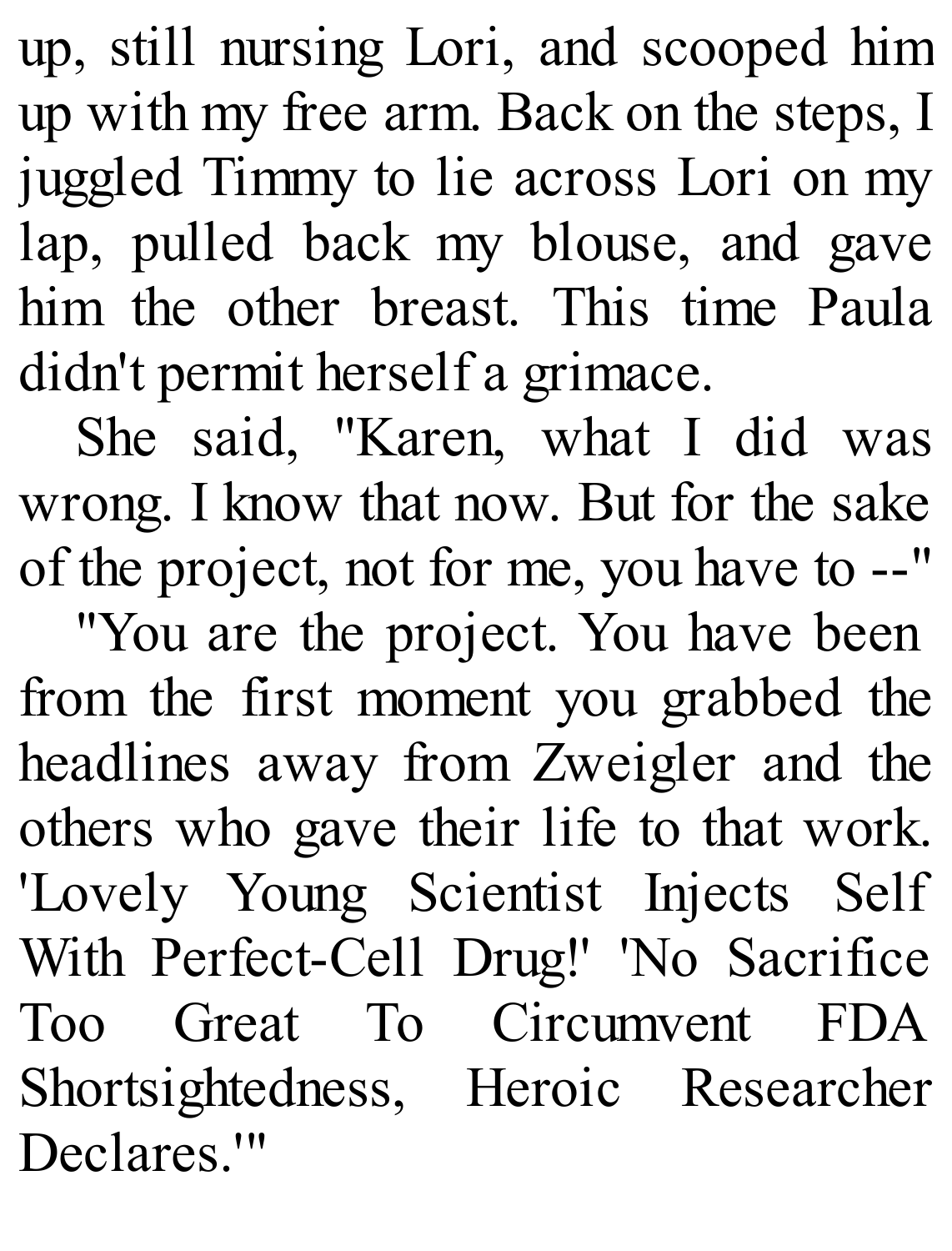Paula said flatly, "You're jealous. You're obscure and I'm famous. You're a mess and I'm beautiful. You're --"

"A milch cow? While you're a brilliant researcher? Then solve your own research problems."

"This was your area --"

"Oh, Paula, they were all my areas. I did more of the basic research than you did, and you know it. But you knew how to position yourself with Zweigler, to present key findings at key moments, to cultivate the right connections...all that stuff you do so well. And, of course, I was still under the delusion we were partners. I just didn't realize it was a barracuda partnering a goldfish." From the wading pool Lollie watched us with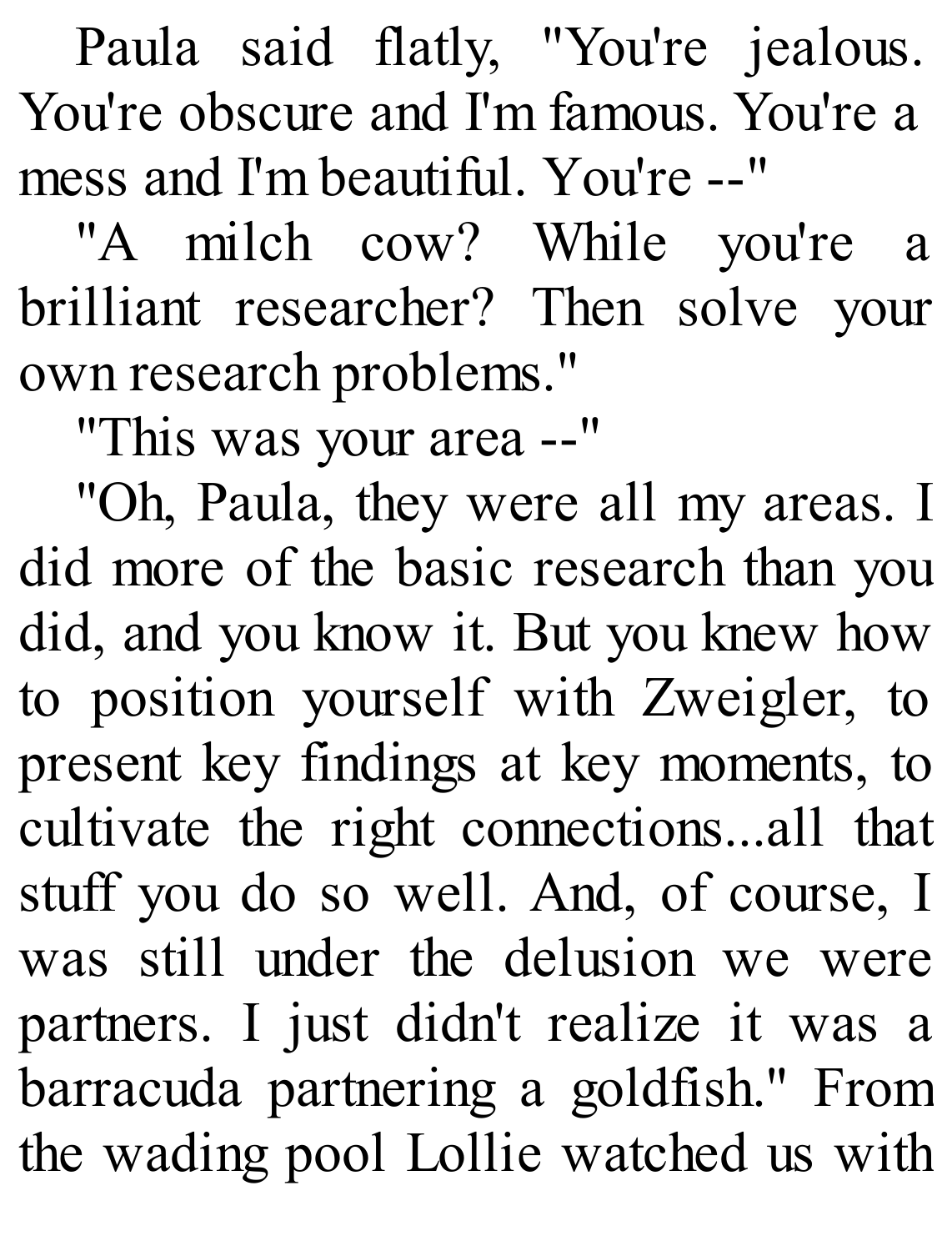big eyes. "Mommy..."

"It's okay, honey. Mommy's not mad at you. Look, better catch your frog --he's hopping away." She shrieked happily and dove for the frog. Paula said softly, "I had no idea you were so angry after all this time. You've changed, Karen."

"But I'm not angry. Not any more. And you never knew what I was like before. You never bothered to know."

"I knew you never wanted a scientific life. Not the way I did. You always wanted kids. Wanted...this." She waved her arm around the shabby yard. David left eighteen months ago. He sends money. It's never enough.

"I wanted a scientific establishment that would let me have both. And I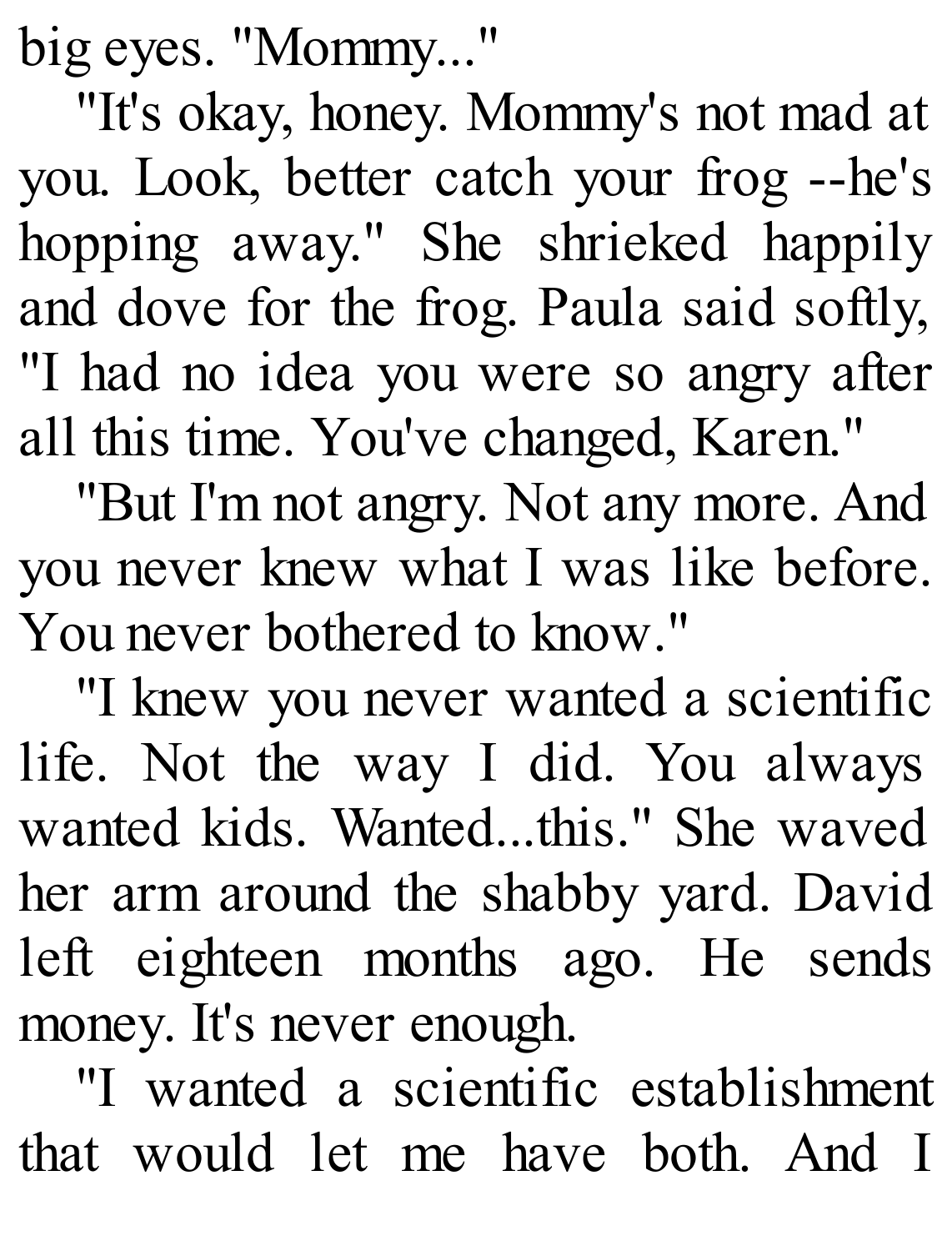wanted credit for my work. I wanted what was mine. How did you do it, Paula --end up with what was yours and what was mine, too?"

"Because you were distracted by babyshit and frogs!" Paula yelled, and for the first time I saw how scared she really was. Paula didn't make admissions like that. A tactical error. I watched her stab desperately for a way to regain the advantage. A way to seize the offensive. I seized it first. "You should have left David alone. You already had Zweigler; you should have left me David. Our marriage was never the same after that."

She said, "I'm dying, Karen."

I turned my head from the nursing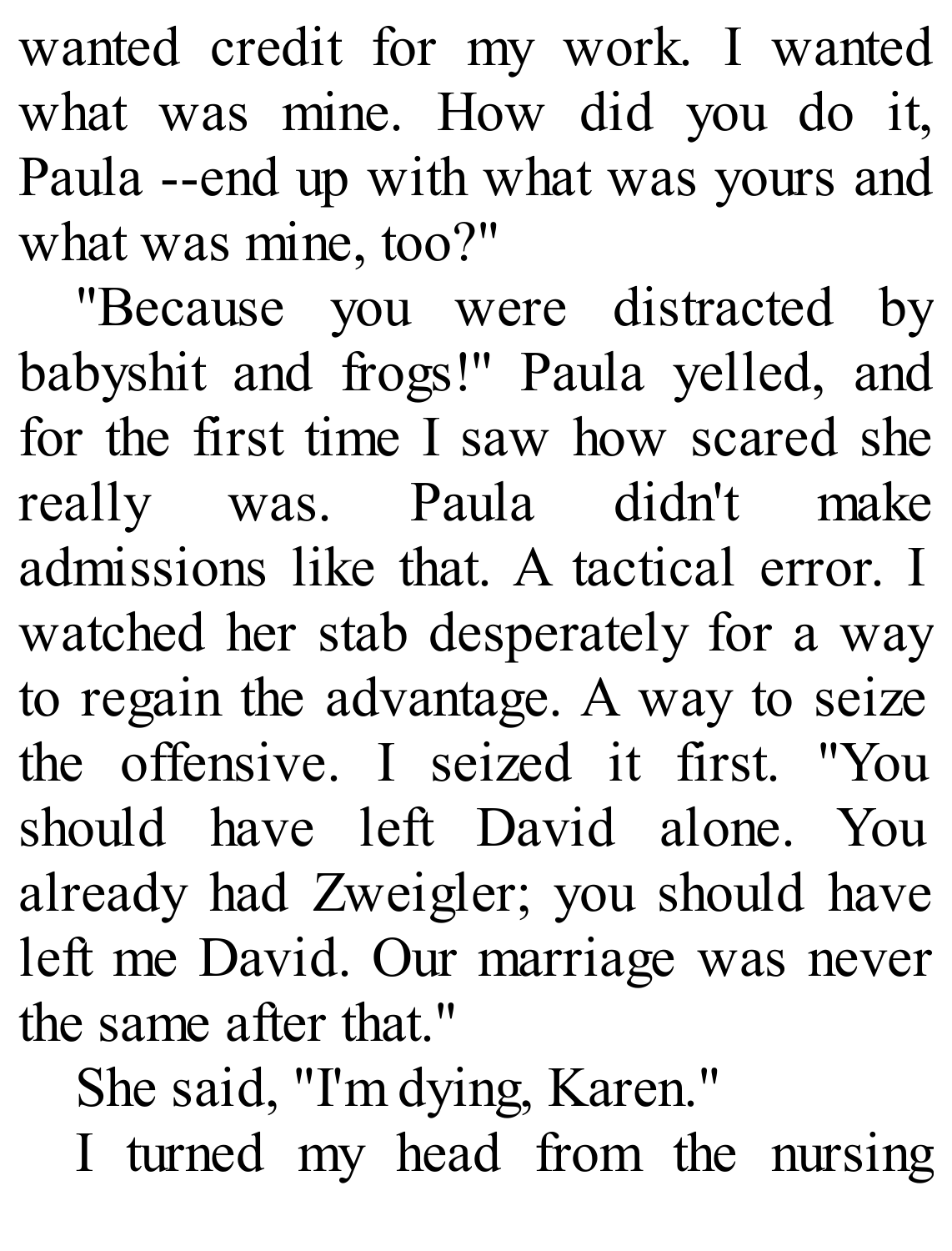babies to look at her.

"It's true. My cellular machinery is running wild. Just in the last few months. The nano-assemblers are creating weird structures, destructive enzymes. For five years they replicated perfectly and now...For five years it all performed exactly as it was programmed to --"

I said, "It still is."

Paula sat very still. Lori had fallen asleep. I juggled her into the portacrib and nestled Timmy more comfortably on my lap. Lollie chased her frog around the wading pool. I squinted to see if Lollie's lips were blue; the weather was really too cool for her to be in the water very long. Paula choked out, "You programmed the assembler machinery in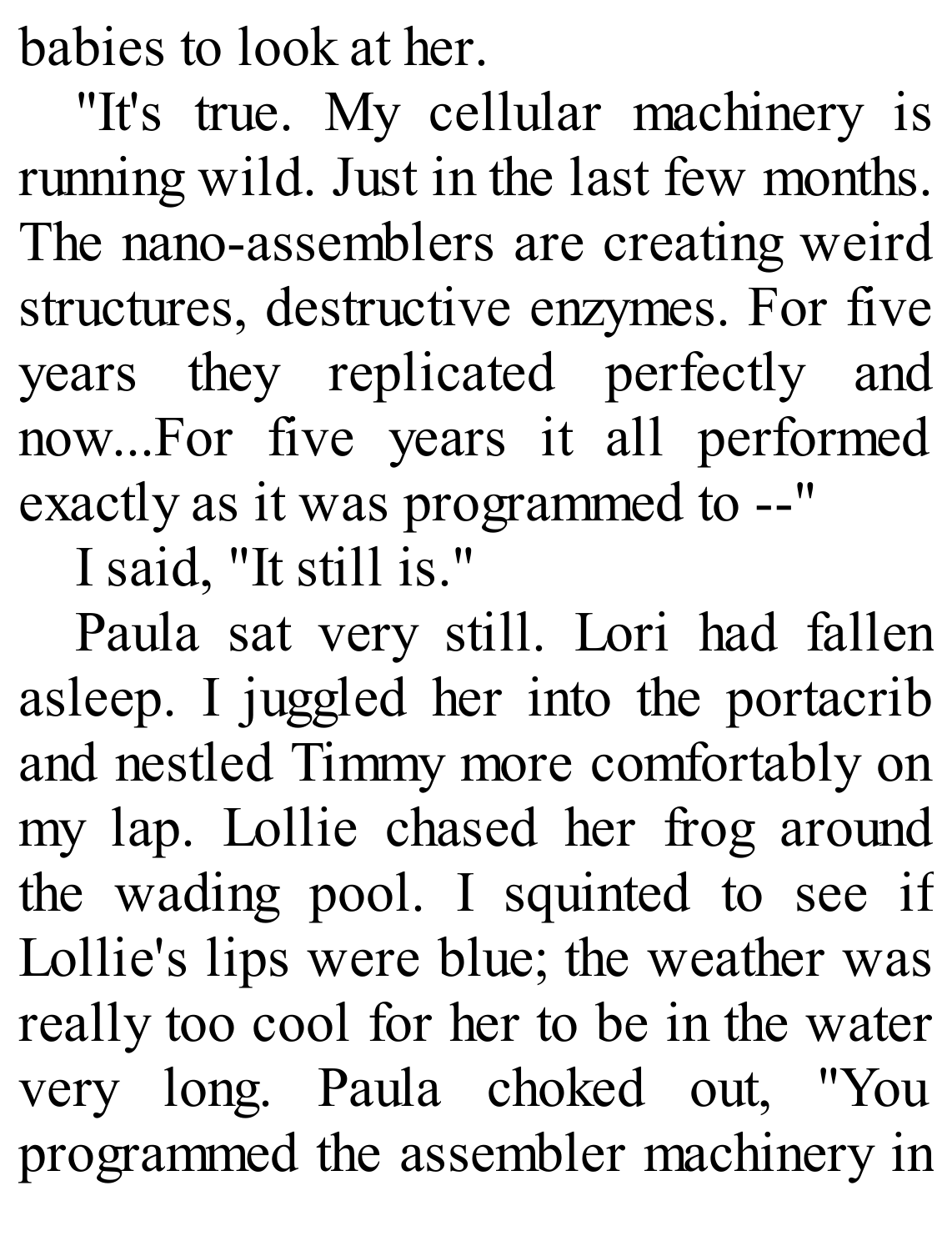the ovaries to --"

"Nobody much cares about women's ovaries. Only fourteen percent of college-educated women want to muck up their lives with kids. Recent survey result. Less than one percent margin of error."

" --you actually sabotaged...hundreds of women have been injected by now, maybe thousands --"

"Oh, there's a reverser enzyme," I said. "Completely effective if you take it before the twelfth-generation replication. You're the only person that's been injected that long. I just discovered the reverser a few months ago, tinkering with my old notes for something to do in what your friends probably call my idle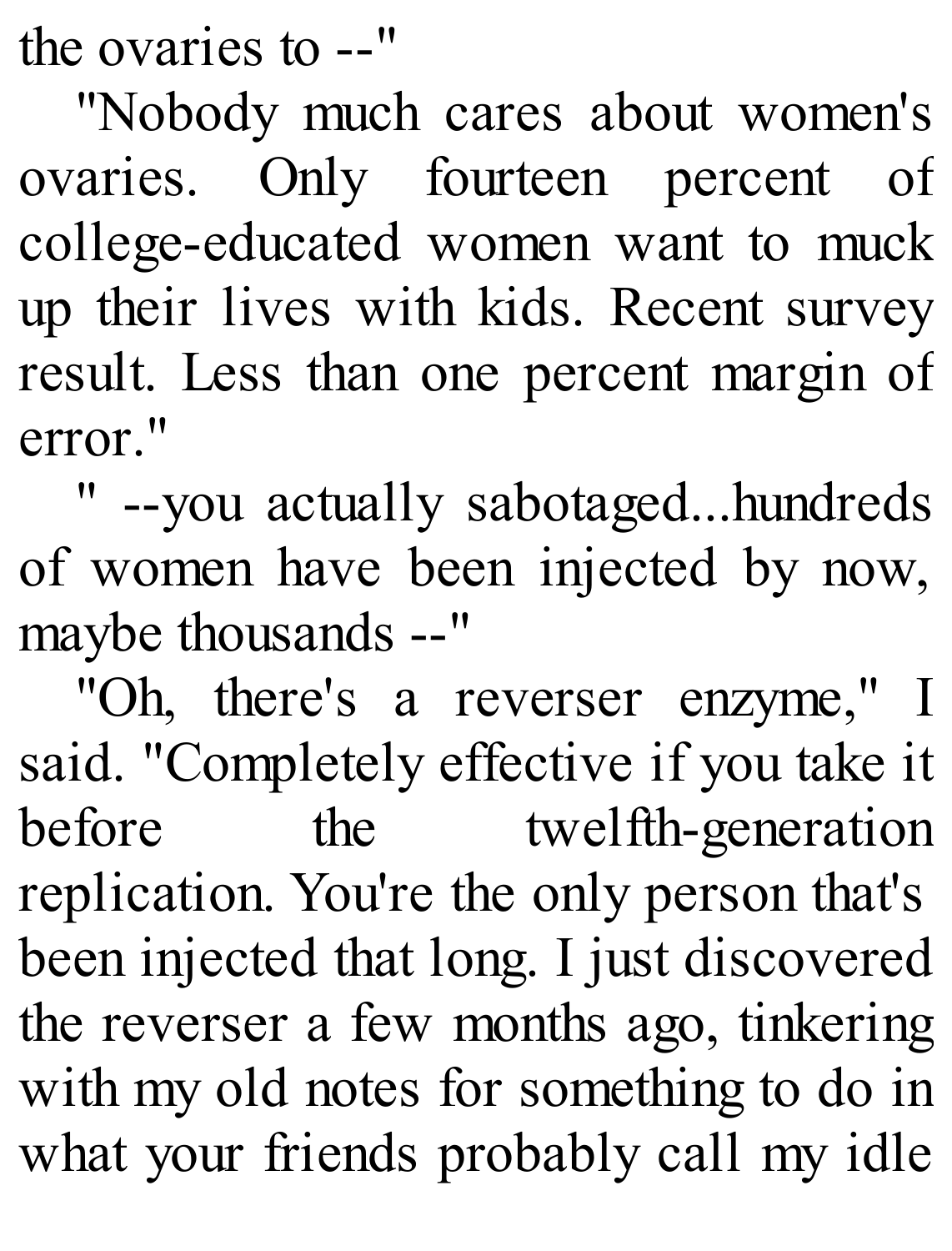domestic prison. That's provable, incidentally. All my notes are computerdated." Paula whispered, "Scientists don't do this --"

"Too bad you wouldn't let me be one." "Karen --"

"Don't you want to know what the reverser is, Paula? It's engineered from human chorionic gonadotropin. The pregnancy hormone. Too bad you never wanted a baby." She went on staring at me. Lollie shrieked and splashed with her frog. Her lips were turning blue. I stood up, laid Timmy next to Lori in the portacrib, and buttoned my blouse.

"You made an experimental error twenty-five years ago," I said to Paula. "Too small a sample population.